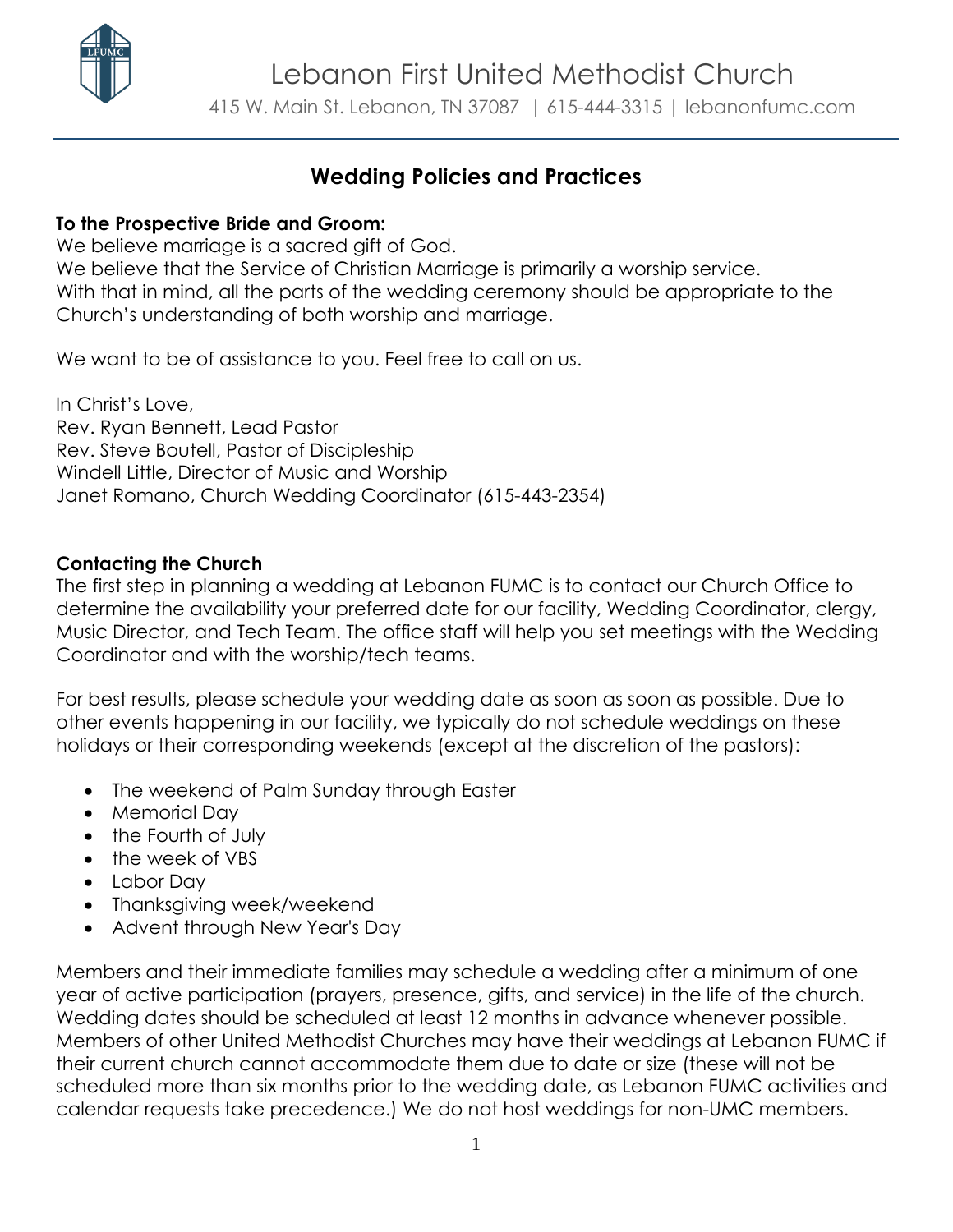## **Premarital Counseling**

Premarital counseling is required, whether completed with Lebanon FUMC clergy, other approved clergy, or an approved counselor. (The State of Tennessee believes premarital counseling is important enough to reduce the cost of a marriage license for couples who complete a course and present a notarized certificate to the county clerk.) Arrangements for premarital counseling will be discussed in your initial meeting with the clergy.

#### **Officiating Ministers**

Clergy of other Christian denominations or fellowships may assist one of the Lebanon FUMC clergy in officiating, as long they are duly ordained and their credentials are recognized by the State of Tennessee. They must contact the clergy of Lebanon FUMC to discuss the ceremony at least 30 days prior to the wedding date.

#### **Wedding Coordinator**

Each wedding, regardless of the size or location, will be assigned a Wedding Coordinator. The Wedding Coordinator shall be present at all times the church and facilities are in use, and is responsible for implementing and enforcing the policies and guidelines established by the church. Specifically, the Wedding Coordinator will provide:

- one (1) one-hour meeting to discuss wedding plans
- one and one-half hours for the rehearsal
- on-site presence the day of the ceremony

After the wedding, the Wedding Coordinator will inspect the facility to assess the condition of the building and equipment and verify that all policies have been followed.

#### **Location of the Ceremony**

Weddings may be held in the Sanctuary, the Chapel, or the Outdoor Chapel. Seating must be socially distanced (no less than 6' between households), and all health and safety protocols must be followed

#### *Facilities are available three hours prior to ceremony start time and one hour after the ceremony concludes. If you require additional time, you may reserve it for \$50/hour (max 2 hours) with approval from the Wedding Coordinator.*

Dressing areas will be provided in consultation with the Wedding Coordinator. Please use these as dressing areas only; professional hair, nails, and make-up should be done before arriving at the church. Because the church cannot safeguard personal property, wedding attendants must remove all possessions from dressing areas before the wedding begins.

#### **Music**

All music selections should be appropriate for a wedding in a Christian church and discussed with the officiating clergy and/or the Lebanon FUMC music staff.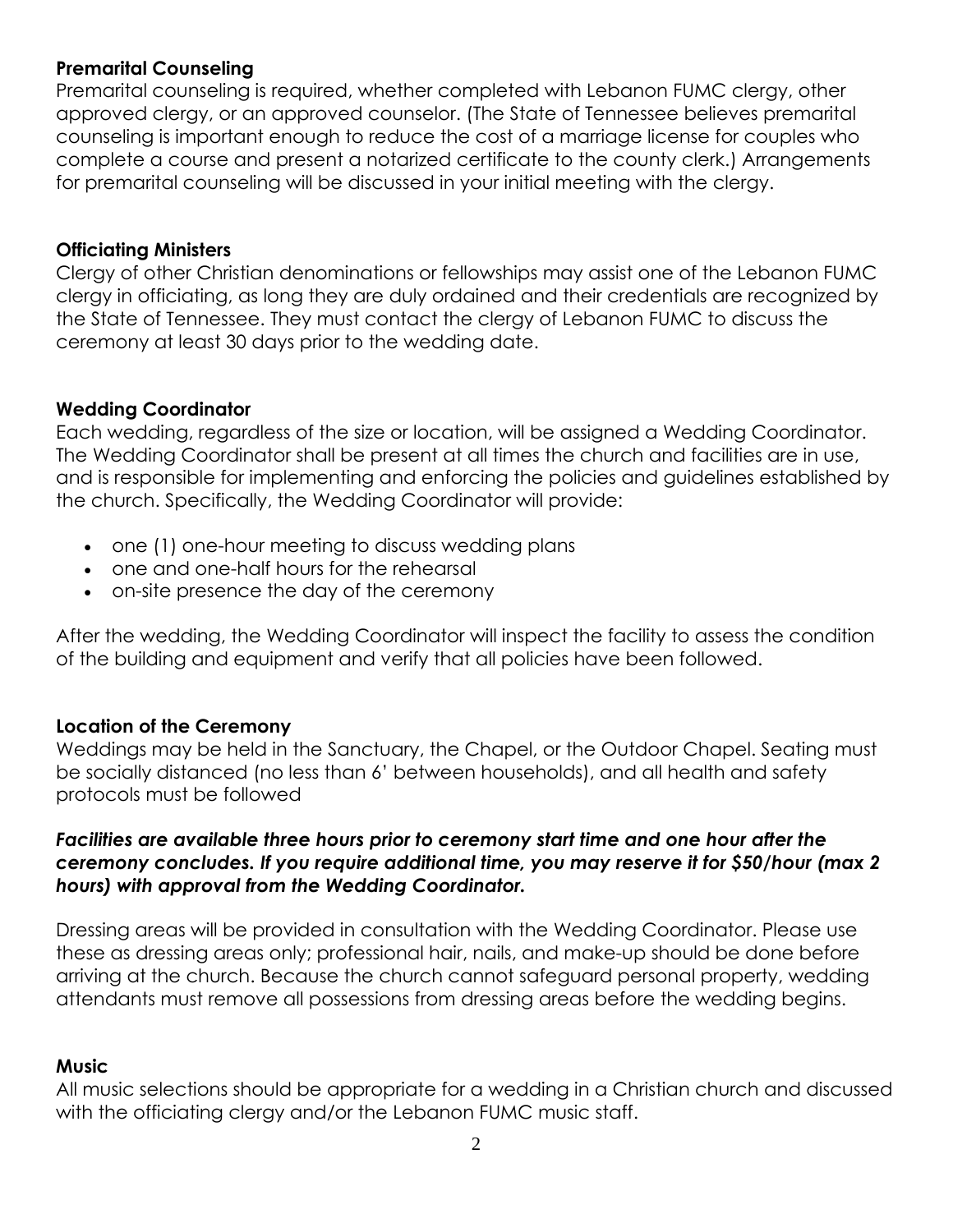All musicians and vocalists must be approved by the officiating clergy and/or Lebanon FUMC music staff. Our music staff will serve as the primary organist/pianist. See the "Fees" section for related music and sound costs.

## **Audio/Visual Fees, Equipment, Recordings, and Live Streaming (Sanctuary only)**

Only Lebanon FUMC A/V staff may operate sound and video equipment; therefore, *use of the Sanctuary requires employ of at least one Tech operator and incurs the related fees (see "Fees" section for exact costs)*. Lebanon FUMC also offers these A/V services upon request:

- Video recording of the ceremony —**upon request** one copy of the video will be provided to the family on a thumb drive
- Screen projections includes slides of ceremony elements or video of the ceremony in progress
- Live streaming of the wedding to YouTube broadcast on the Lebanon FUMC YouTube channel beginning approximately 30 minutes before the ceremony. YouTube recordings will remain posted on the channel for up to 48 hours.

Members of the wedding party who wish to make videos may do so with their own equipment in the Upper Room on the 2<sup>nd</sup> floor.

#### **Photography**

The marriage ceremony is a worship service. With this in mind, no flash pictures are to be taken during the ceremony — by family, friends, attendees, or professional photographers. At no time during the ceremony may any photographer, videographer, or assistant be in the chancel area. Time exposures may be taken by your photographer during the ceremony from the Upper Room Sunday School classroom on the 2nd floor.

All in-room photography must be completed within one hour of the start of the wedding ceremony. All photography must be completed one hour after the conclusion of the wedding ceremony, with all equipment removed from the premises.

#### **Decorations**

Decorations should preserve the sacred space reflected by the theological symbols within the chancel. Only Lebanon FUMC staff or authorized representatives may move the cross, altar, pulpit, lectern, and other chancel area furnishings.

Care should be taken to protect the furnishings and flooring from marks or dripping candles. Oil or battery-operated candles must be used with protective coverings placed beneath. Oil or battery-operated candles may be used in the windows only if covered with a glass globe. Pews may be decorated, but not with lighted candles. Aisle runners are not permitted. No nails, thumbtacks or adhesives may be used on the sanctuary surfaces. Command hooks are permissible. Limited decorations are permitted in the narthex.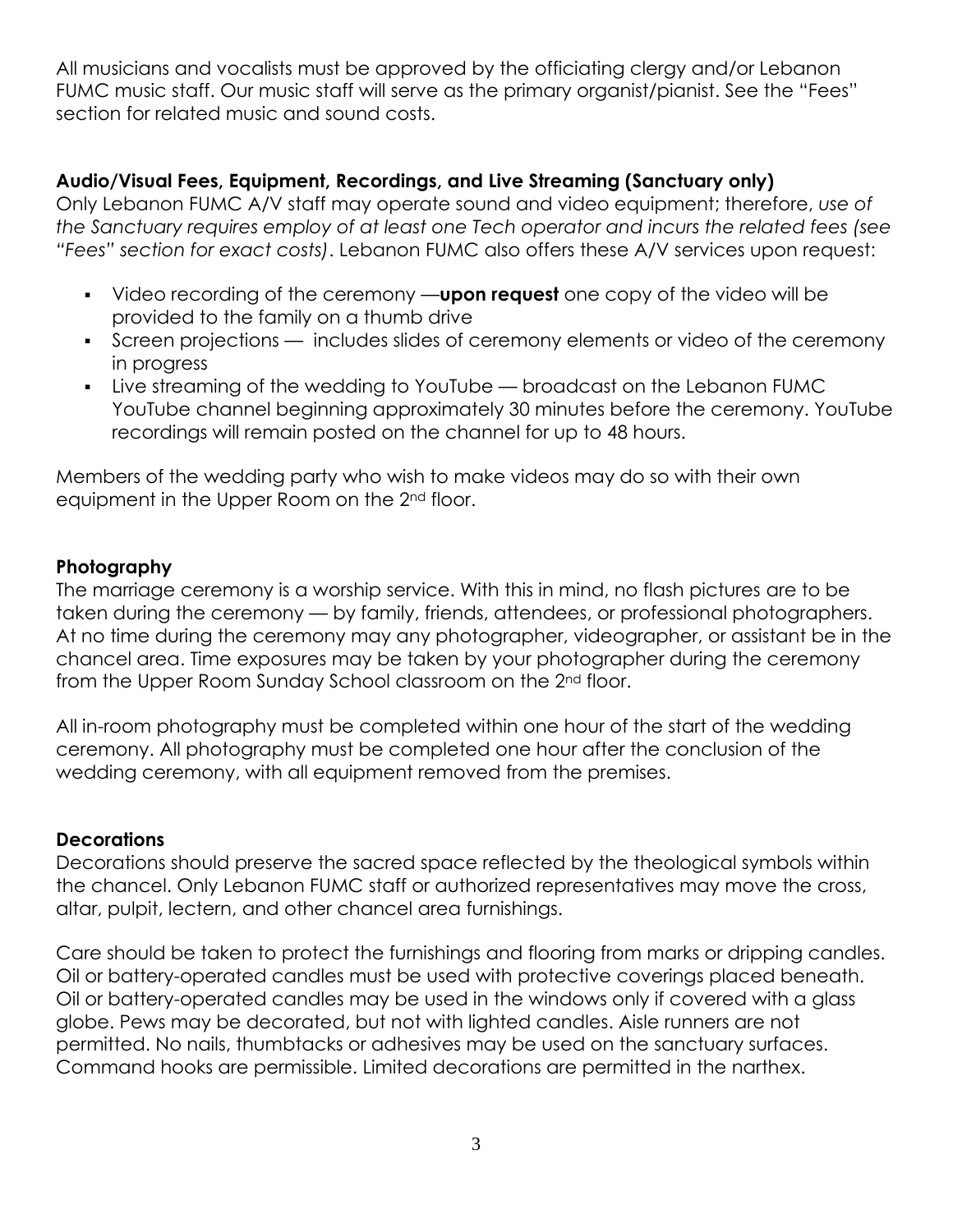The church is available for decoration on the day before your wedding during office hours. Church activities will take precedence, so please discuss with the Wedding Coordinator. If you require more time for decorating, you may reserve the church for \$50/hour with approval from the Wedding Coordinator.

Removal of decorations is the responsibility of the wedding party and must be completed within 90 minutes of the conclusion of the ceremony. This will allow ample time for cleaning crews to prepare the church for Sunday worship.

#### **Rice, Confetti, Seeds**

Throwing rice, confetti, seeds, or fresh rose petals is NOT permitted inside the church or on church property under any circumstances, as they are a safety hazard. Silk rose petals may be used in the Sanctuary but must be removed at the conclusion of the ceremony.

#### **Receptions**

Receptions held on church grounds are unlikely at this time due to SARS-CoV-2 restrictions; please consult with one of the pastors for more information. Once restrictions are lifted, facility use will be subject to additional fees. See the Facility Use Form for more information.

#### **Rehearsals & Rehearsal Dinners**

Rehearsals should begin on time and last a maximum of one hour. Rescheduling or canceling a rehearsal may result in forfeiture of deposit.

Rehearsal dinners held on church grounds are unlikely at this time due to SARS-CoV-2 restrictions; please consult with one of the pastors for more information. Once restrictions are lifted, rehearsal dinner facility use will be subject to additional fees. See the Facility Use Form for more information.

#### **Alcohol, Smoking/Vaping, and Other Substances**

No alcohol or controlled substances are allowed anywhere on church grounds. All church buildings are smoke free (including electronic vapor devices); smoking and vaping must take place at least 50' away from any church building entrance.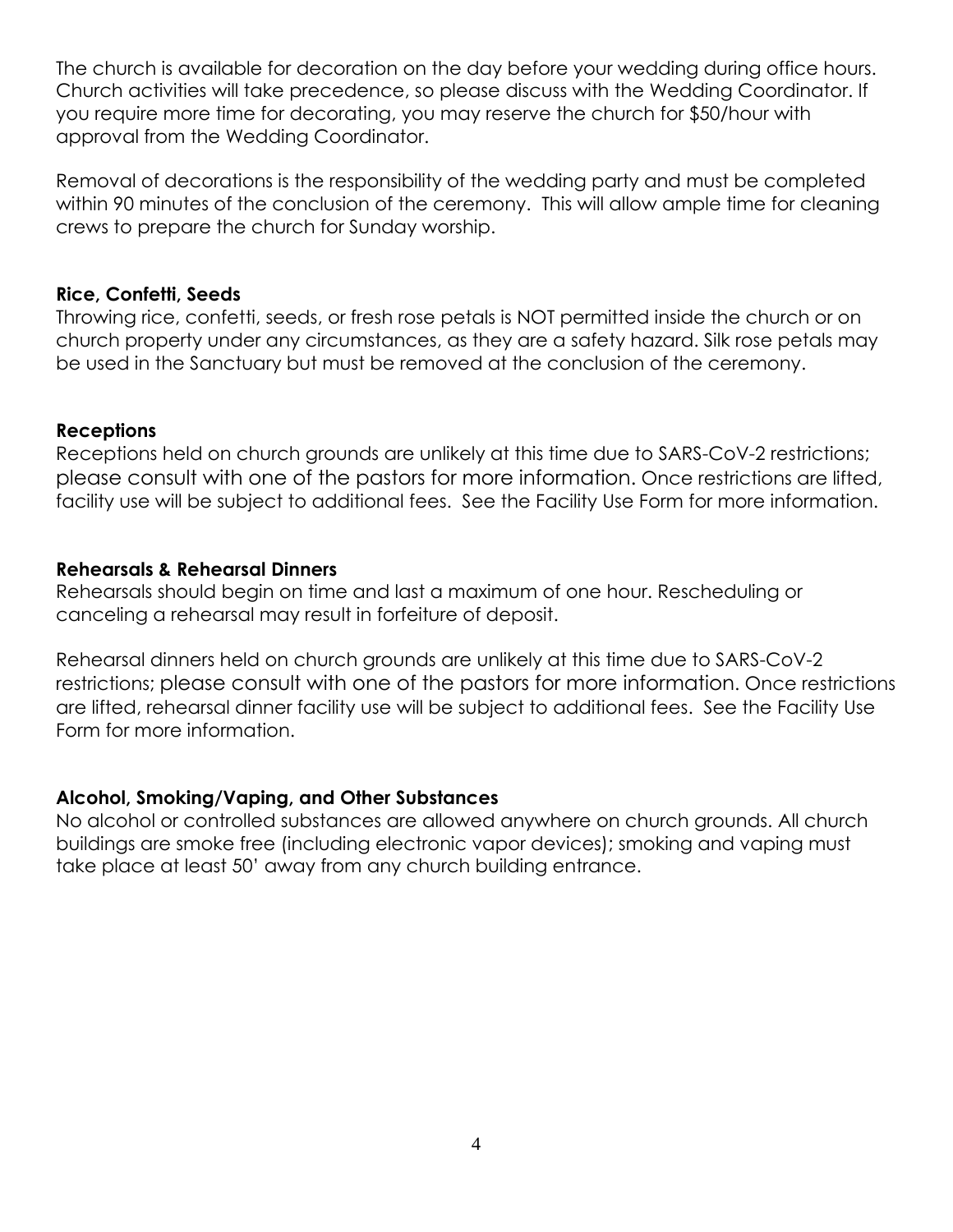## **Fees for Church Members**

*All fees must be paid at least 2 weeks before the wedding date.*

| <i><b>*Refundable Deposit</b></i> | \$300 |
|-----------------------------------|-------|
| <b>Wedding Coordinator</b>        | \$250 |
| **Instrumentalist                 | \$200 |
| **Vocalist                        | \$100 |
| Audio/Visual Tech                 | \$200 |
| Service slides/Streaming          | \$100 |
| Cleaning                          | \$150 |
| Family Life Center & Kitchen      | \$300 |
| Hesson Hall & Kitchen             |       |

(by check payable to Lebanon FUMC) (max 7 hours: additional time at \$50/hour) (Additional charges may apply)

## **Fees for Approved Non-Church Members**

*All fees must be paid at least 2 weeks before the wedding date. Weddings for non-church members will only be considered for members of other local United Methodist churches whose home church cannot accommodate their needs.* 

| <i>*Refundable Deposit</i>   | \$700 | (by check payable to Lebanon FUMC)          |
|------------------------------|-------|---------------------------------------------|
| <b>Wedding Coordinator</b>   | \$250 | (max 7 hours: additional time at \$50/hour) |
| **Instrumentalist            | \$200 |                                             |
| **Vocalist                   | \$100 |                                             |
| Audio/Visual Tech            | \$200 |                                             |
| Service slides/Streaming     | \$100 |                                             |
| Cleaning                     | \$150 | (Additional charges may apply)              |
| Sanctuary                    | \$500 |                                             |
| Chapel                       | \$200 |                                             |
| Outdoor Chapel               | \$200 |                                             |
| Family Life Center & Kitchen | \$300 |                                             |
| Fellowship Hall & Kitchen    | \$300 |                                             |

Clergy Honorariums are appropriate. Questions about honorariums for the service should be directed to the officiating clergy when meeting with them.

Lebanon FUMC is not responsible for loss, theft, or damage to property belonging to the wedding participants.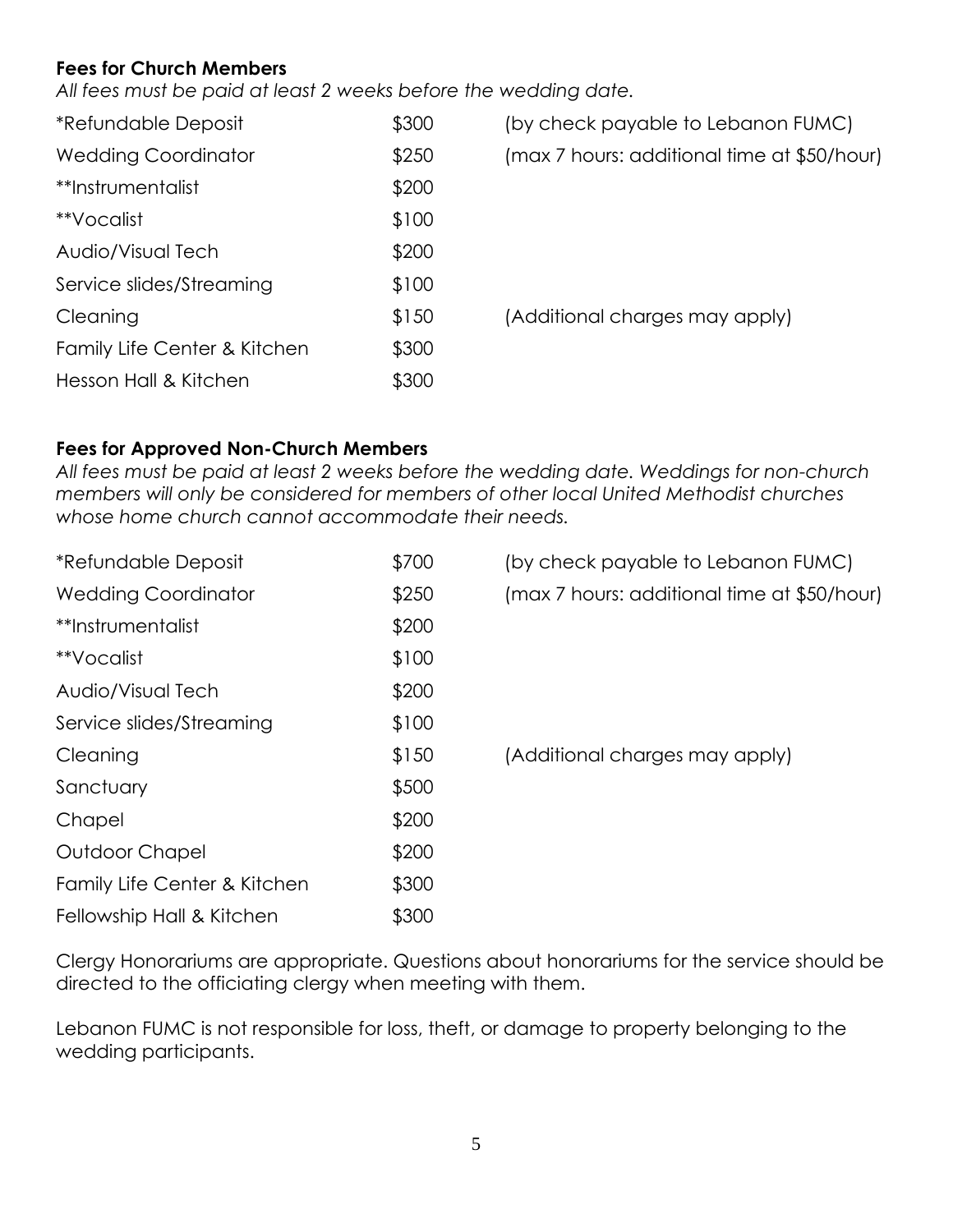#### **\*Refundable Deposits**

A refundable deposit of \$300 for members or \$700 for approved non-members is required when your wedding date is placed on the Church calendar. This deposit may be made by check payable to Lebanon FUMC only, and the check will be returned to you or shredded *after* the wedding if all policies are followed.

Your check *will not* be returned if there is damage to church property or if excessive cleanup is required (i.e. birdseed is used, alcohol found on premises, wax or stains found on flooring, etc.). The Wedding Coordinator will determine whether damage control or excessive clean-up is required after the wedding. The Wedding Coordinator will notify the couple within two weeks of the wedding date if the deposit will not be returned.

#### **\*\* Music, Instrumentalists, and Vocalists**

All instrumentalists, vocalists, and other providers must be approved/appointed by Lebanon FUMC. No secular or pre-recorded music will be included in wedding services.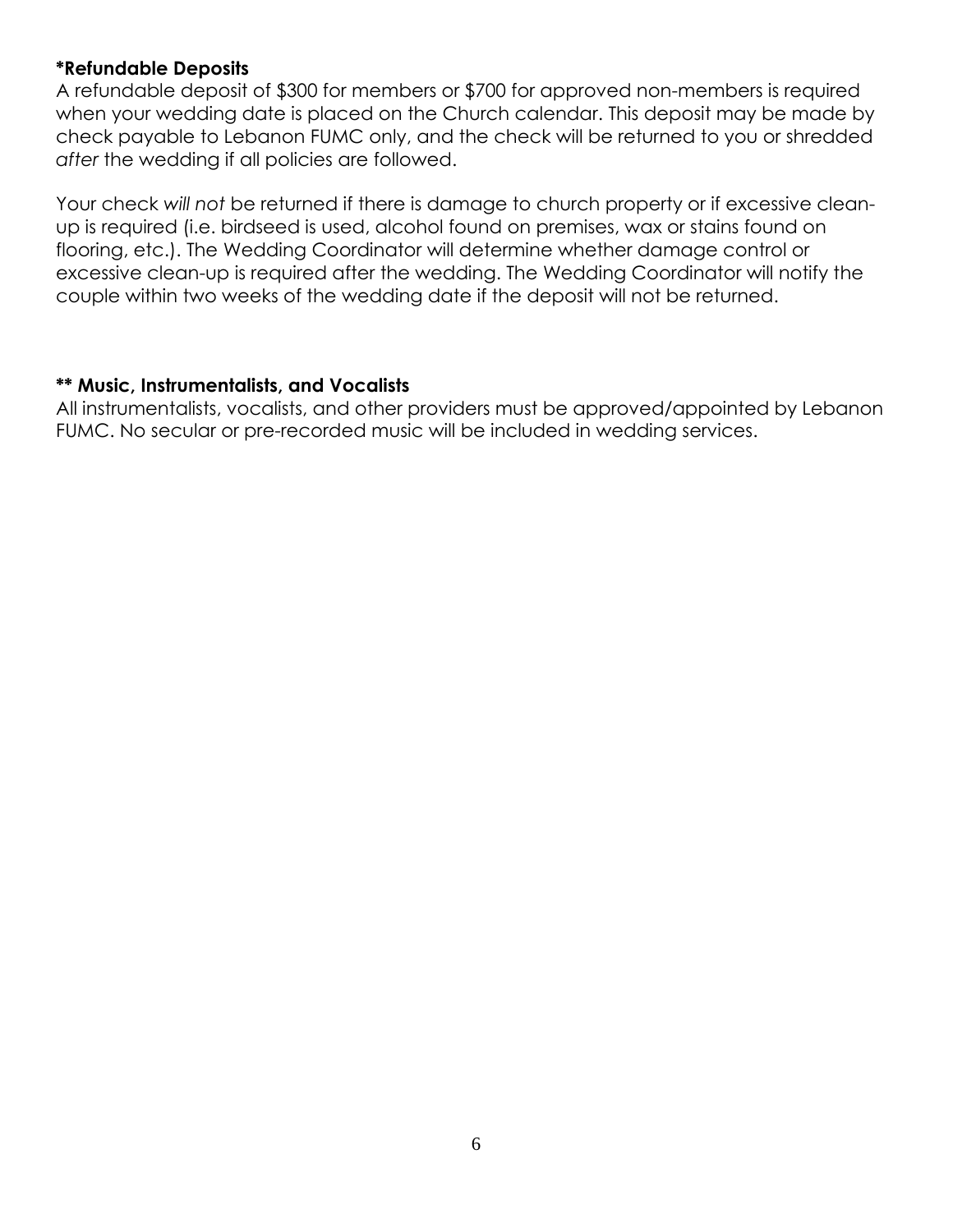# **Facility Use Form**

#### **First United Methodist Church of Lebanon TN, Inc.**

415 W. Main St., Lebanon TN 37087 | 615-444-3315 | lebanonfumc.com

*This form must be signed and approved for your event to appear on the church calendar. Priority for use of facilities will be given to Lebanon FUMC groups. Lebanon FUMC groups using rooms on a regular basis may complete one*  form to keep on file. No alcohol or controlled substances are allowed on church grounds. All church buildings are *smoke-free and vaping-free. \*Kitchen use requires completion of a separate Kitchen Use Requirements form.*

|                                                                              | Date(s): ______________                                                                                                                                           |
|------------------------------------------------------------------------------|-------------------------------------------------------------------------------------------------------------------------------------------------------------------|
| Group __________                                                             | (only non-profits) <b>Number of people</b>                                                                                                                        |
|                                                                              |                                                                                                                                                                   |
|                                                                              | Presence on site related to facility use on Sundays is limited to 1:00 PM and after ONLY. No exceptions.                                                          |
|                                                                              | Mobile Phone# [19]                                                                                                                                                |
| Hesson Hall ___ Sanctuary ___ Chapel ___ Parlor ___ Library ___ JOY Room ___ | Area(s) to be used: (additional fees may apply, depending on event)<br>Gym __ FLC Lobby (NOT behind desk) __ Craft Room __ FLC Café __ Thackston Room __          |
|                                                                              | <b>Items you will be using:</b> (We are not responsible for setup.)<br>Long tables                     Round tables             # chairs                 Sound/TV |

**Facility keys:** User is responsible for coming in during office hours to pick up a loaner key for the event.

Fees/deposit: Use of all Lebanon FUMC facilities will require a \$50 deposit in the form of a check (wedding fees may differ). Once the event is over and the staff has confirmed that the Covenant items (below) have been completed IN FULL, this check will be returned to you or shredded on site, as you prefer.

#### **Covenant**

I acknowledge this facility is to be given utmost care and respect. I will leave all equipment and facilities in as good or better condition than found. After the event, I agree to:

- 1. Dispose of all trash and recyclables in dumpster/bins near West doors (including from the Pavilion)
- 2. Clean all table surfaces, counters, and floors
- 3. Return all church-owned supplies/equipment to their proper storage places
- 4. Return all chairs and tables to their storage areas and/or original positions
- 5. Remove ALL decorations and non-church items from the facility (staff will dispose of items left 5 days after the last day of the event)
- 6. Comply with the Kitchen Use Requirements form list in full, if applicable
- 7. Return the facility key to the office

#### **I will be the accountable person for this event. I have read the covenant and will comply.**

|                          |             |                    | Date _________________ |
|--------------------------|-------------|--------------------|------------------------|
|                          |             |                    | <b>Date</b>            |
| <b>Calendar cleared:</b> | <b>Date</b> | <b>Fee Paid \$</b> | <b>Date</b> ________   |
|                          |             |                    |                        |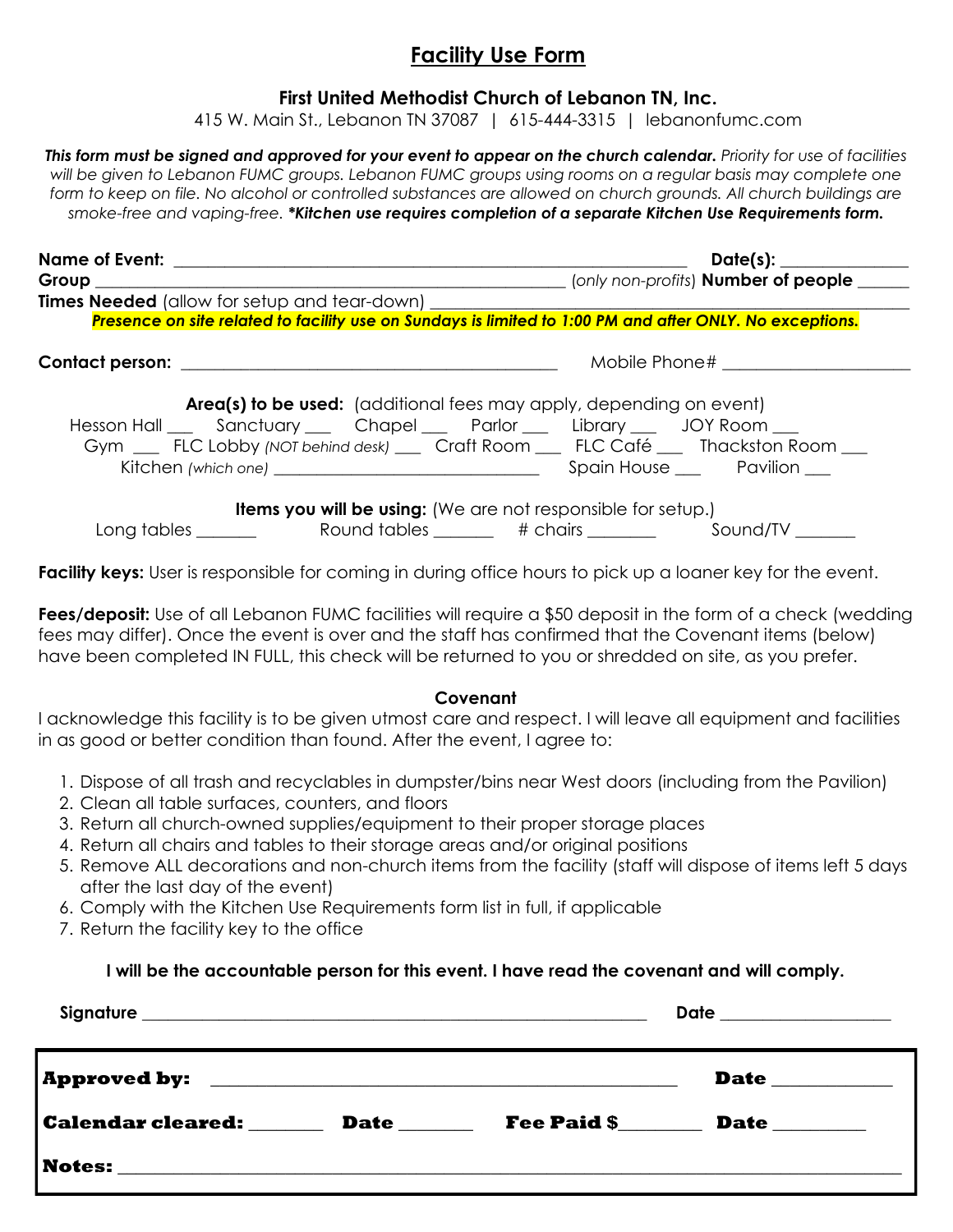# **Wedding Party Checklist**

- **Contact the Church Office to review the date on the church calendar.** *(This date is not final until meeting with the Wedding Coordinator, completing the WEDDING DETAILS page, and submitting the deposit).*
- **Contact the Wedding Coordinator** (jmromano@bellsouth.net or 615-443-2354)

**Review the guidelines and return completed and signed forms with \*deposit check(s**).

## **Meet with the Wedding Coordinator to:**

- A) Look at facilities
- B) Go over guidelines
- C) Meet with the Music Director
- **Submit fee checks to the Wedding Coordinator** (at least 2 weeks before the wedding; calculate fees on the WEDDING DETAILS page).

# **Coordinator's Checklist for Return of Security Deposit:**

- Decorations removed within ninety minutes of end of ceremony.
- \_\_\_\_\_ Dressing areas cleared and returned to normal.
- **Example 12** Personal items removed from church
- \_\_\_\_\_ No damages to church property
- \_\_\_\_\_ No debris left in parking area
- Reception area restored to original condition (if applicable).
- \_\_\_\_\_ No evidence of covenant violations.
- \_\_\_\_\_ All fees paid as required in guidelines.

\_\_\_\_\_ I have checked the church, and the full deposit of \$ \_\_\_\_\_\_ should be returned to the bride/groom.

I am suggesting the amount of \$ Let be withheld from the deposit for the issues indicated above. I have notified the bride/groom of the issues and assessed fees.

\_\_\_\_\_\_\_\_\_\_\_\_\_\_\_\_\_\_\_\_\_\_\_\_\_\_\_\_\_\_\_\_\_\_\_\_\_\_\_\_\_\_\_\_\_\_\_\_\_\_\_\_\_\_\_\_\_\_\_\_\_\_\_ \_\_\_\_\_\_\_\_\_\_\_\_\_\_\_\_

Wedding Coordinator and the control of the control of the control of the control of the control of the control of the control of the control of the control of the control of the control of the control of the control of the